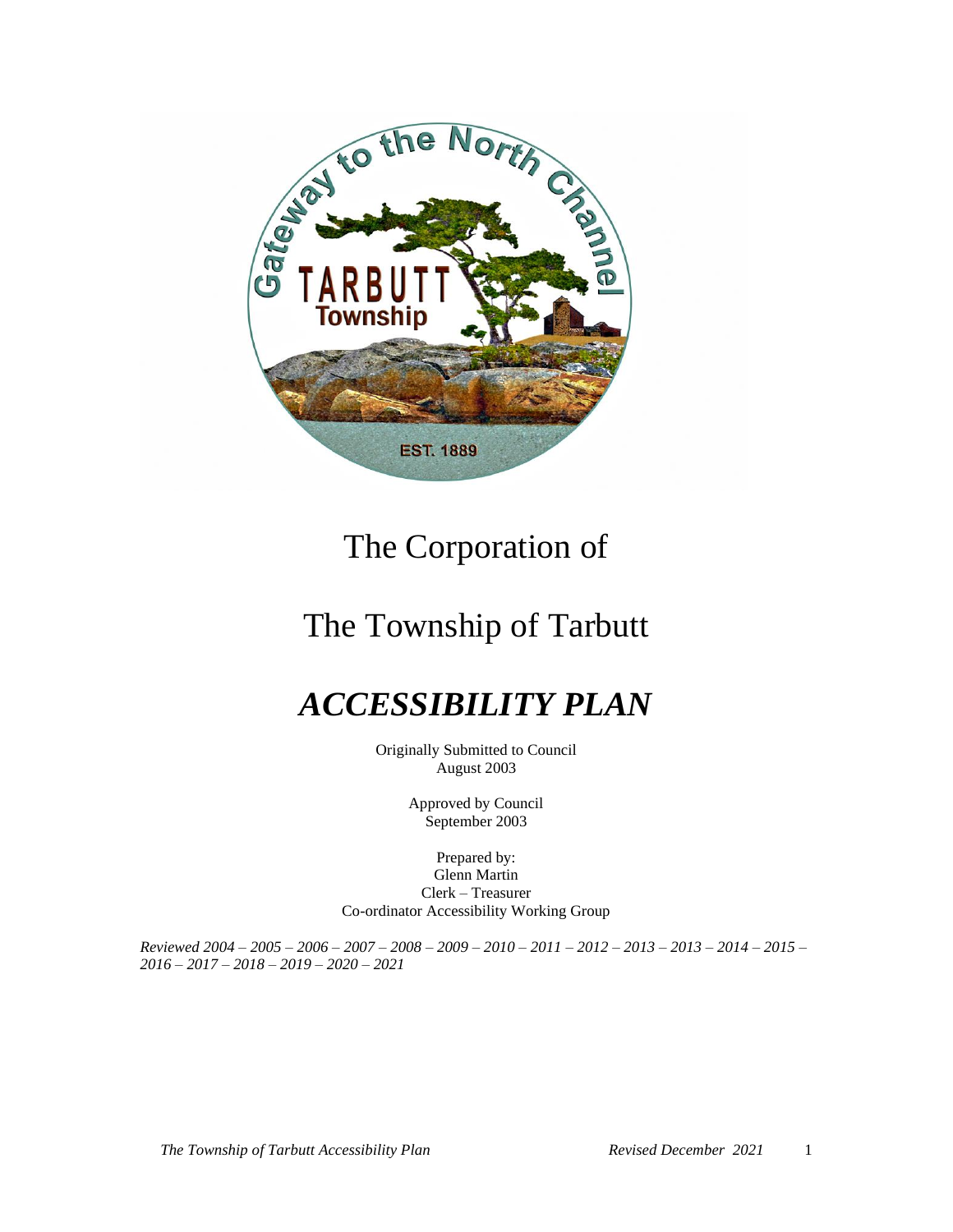#### This publication can be made available in alternative formats

#### Contents of Plan

| Description of the Township of Tarbutt & Tarbutt Additional 4 |  |
|---------------------------------------------------------------|--|
|                                                               |  |
|                                                               |  |
|                                                               |  |
|                                                               |  |
|                                                               |  |
|                                                               |  |
|                                                               |  |
|                                                               |  |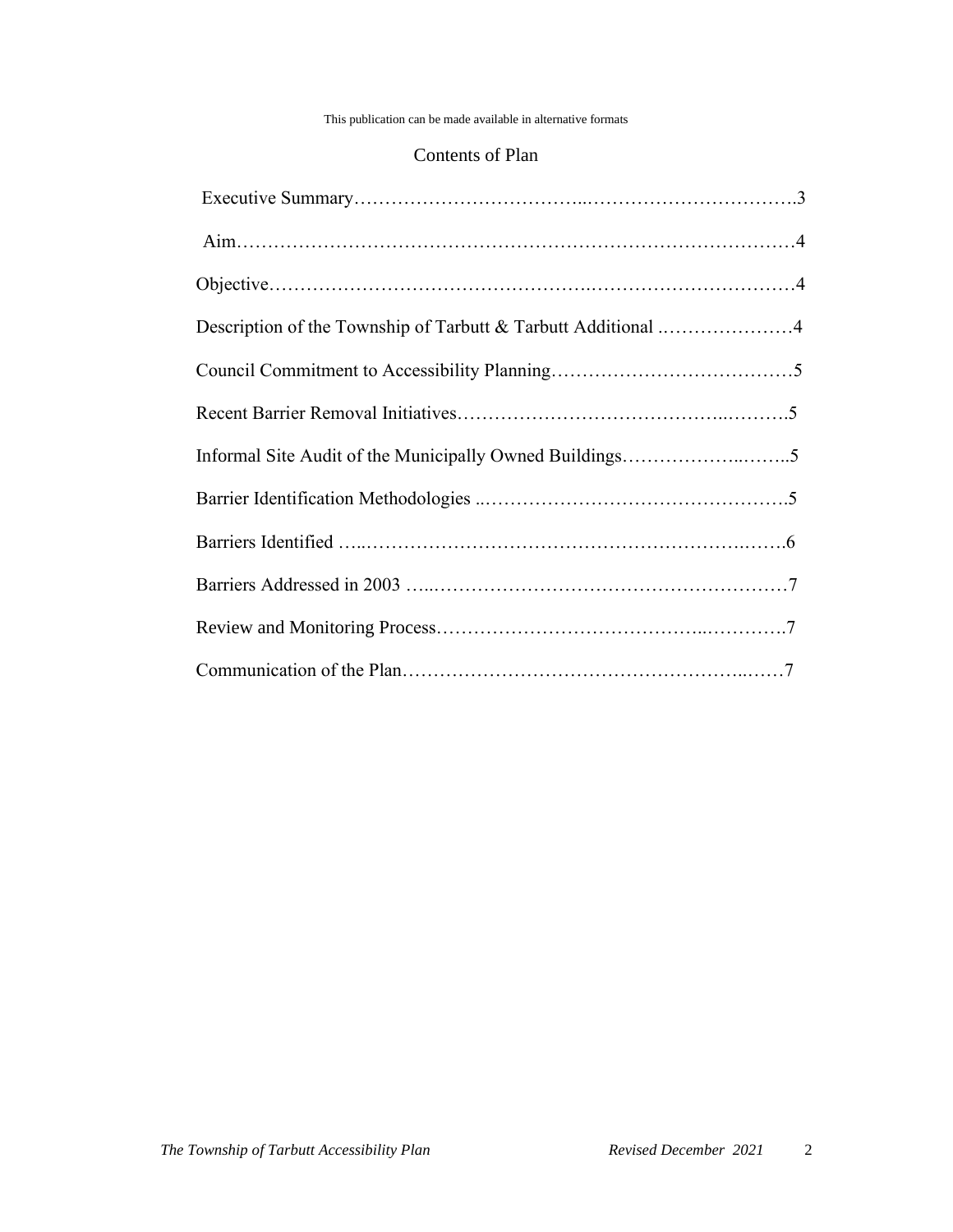# **Executive Summary**

The purpose of the *Accessibility for Ontarians with Disabilities Act, 2005 (AODA)* is to improve opportunities for people with disabilities and to provide for their involvement in the identification, removal and prevention of barriers to their full participation in life in the Province. The purpose of the AODA is to develop, implement, and enforce accessibility standards so that all Ontarians will benefit from accessible services, programs and employment. To this end, the AODA mandates that all levels of government, private sector businesses and non-profits must comply, and municipalities are required to prepare an annual Accessibility Plan.

The Township of Tarbutt is an Organization under the AODA definitions.

Municipal staff first prepared the Accessibility Plan in 2003. The report describes the measures the Township has taken in the past and the measures the Township will take during the current year to identify, remove and prevent barriers to people with disabilities who use the facilities and services of the Township, including staff and members of the community at large.

The Township works continuously to identify the barriers within the municipality and works toward continual improvement of access to municipal facilities including the electronic municipal web page (www.tarbutt.ca), as well as actual physical premises.

The working group identified a number of barriers to people with disabilities, both visible and invisible. The most significant findings at the time of implementation were that the Township's Municipal Administration Office was not fully accessible to persons with physical disabilities and there is a need to improve the fire exit from the Community Hall. Over the next several years the working group recommended focusing on those barriers which prevent access to the Municipal Office on a day to day basis, as well as providing better access to information and addressing other concerns identified by the group.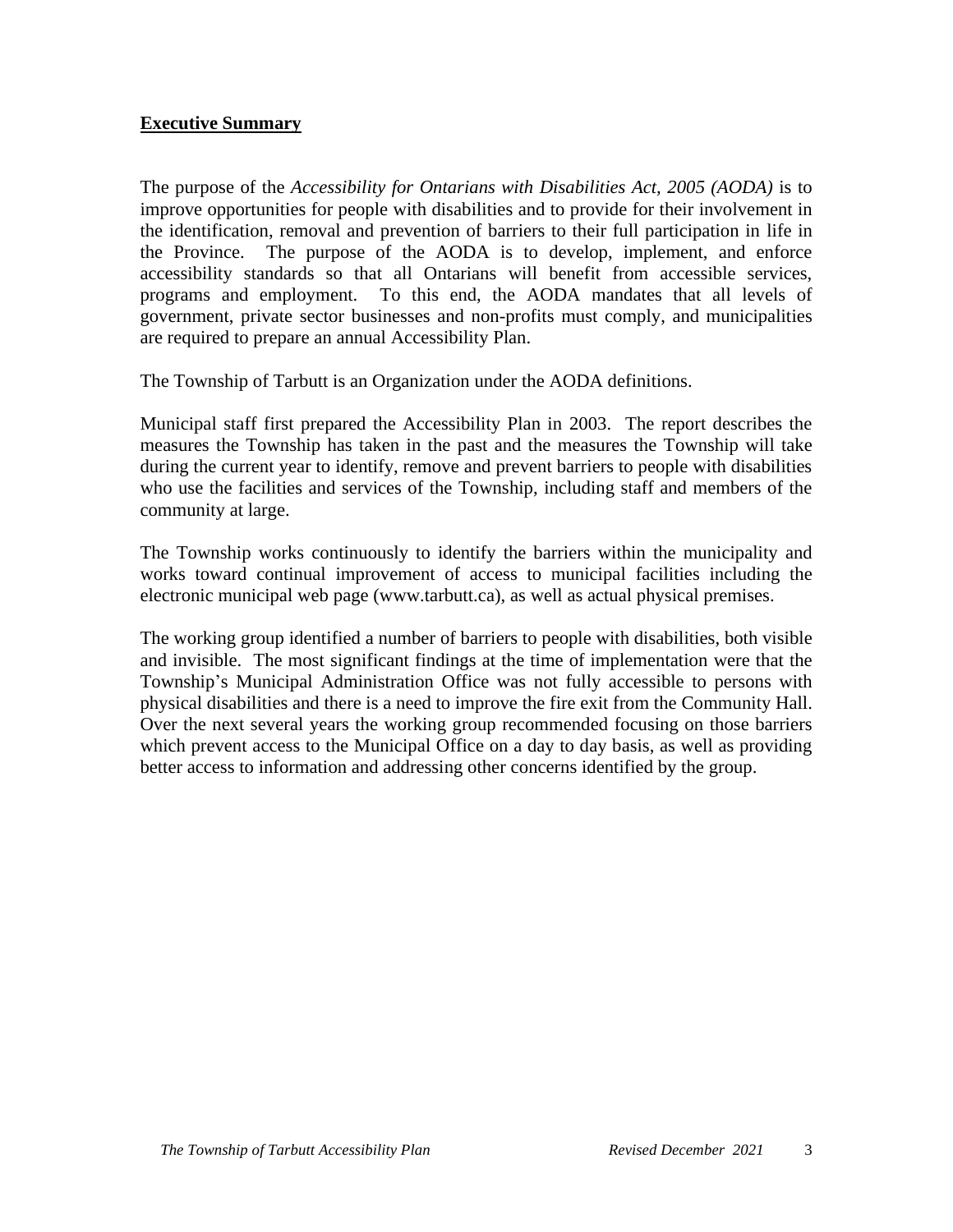# **Aim**

This report describes the first step in establishing a plan and identifies measures to be taken each year to remove and prevent barriers to people with disabilities who utilize the facilities and services of the Township, including staff.

#### **Objective of this Report:**

- 1. Describes the process which The Township of Tarbutt will use to identify and remove barriers, and anything which prevents the full participation of people with disabilities.
- 2. Review earlier efforts to remove and prevent barriers to people with disabilities.
- 3. List the facilities, policies, programs, practices and services the Township will review in the coming year to identify barriers to people with disabilities.
- 4. Describe the measures the Township will take in the coming year (s) to identify, remove and prevent barriers to people with disabilities.
- 5. Describe how the Township will make this accessibility plan available to the public.

# **Description of The Township of Tarbutt**

The Township of Tarbutt would be described as essentially rural, agricultural, residential and recreational in nature. The Township is bordered on the west by The Township of Laird and on the east by The Township of Johnson, and is 25 minutes east of Sault Ste. Marie. Trans Canada Highway 17 runs through Tarbutt.

The Township has a permanent population of 540, doubling with seasonal residents in the summer months. The Township office is attached to the Public Works Garage and located next to the Tarbutt Township Volunteer Fire Hall. There is also a Township Community Hall, which typically hosts many local functions and is located on a rural property which borders the Trans Canada Trail. Local schools, hospital, post offices, bank, libraries, Seniors Centres, affordable housing, etc. are located in neighbouring municipalities.

The Township's community hall is host to several community functions and a variety of different types of events. During COVID, rentals at the hall have ceased to avoid community spread, and it is currently the exclusive use of a church congregation.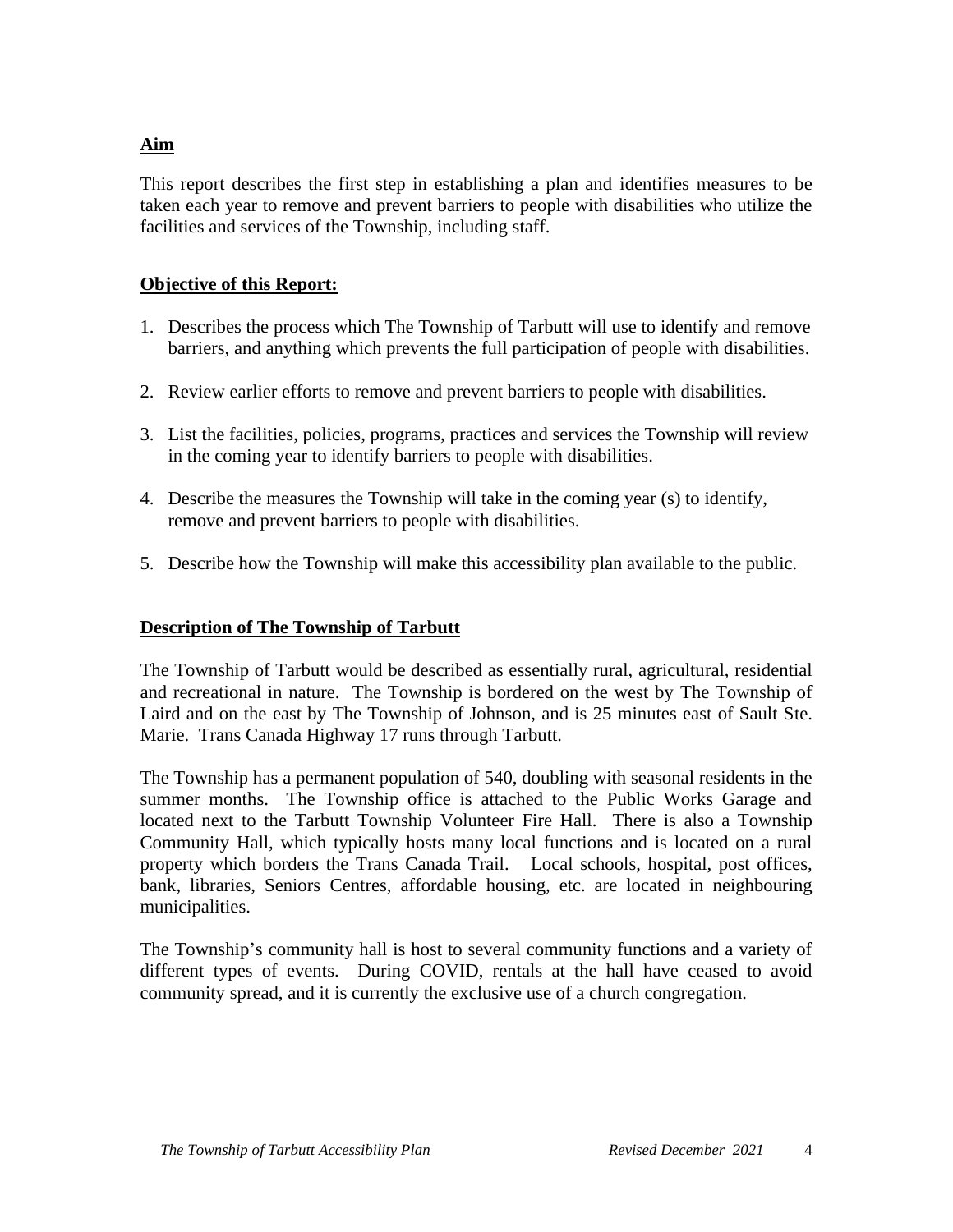# **Council Commitment to Accessibility Planning**

The Council of the Corporation of The Township of Tarbutt is committed to:

- the continual improvement of access to all municipally owned facilities, premises and services for those with disabilities;
- the provision of quality service to all members of the community with disabilities.

The legislation requires that each municipality prepare and maintain an Accessibility Plan. Council has authorized the Clerk to prepare an Accessibility Plan that will enable Council to meet these commitments.

# **Barrier Removal Initiatives**

In 1999, the Community Hall had extensive remodelling to make the main entrance safe and fully accessible and to make the washrooms fully accessible to wheelchairs and other mobility assistive devices. The Municipal office and Council Chambers were designed with ground level access with doorways constructed in such a manner that mobility device access is not interrupted.

Wheelchair accessibility has been the focus due to our mobile population, and there has been very little demand or request for other types of accessible services. Provision has been made to provide documents in large formats, and staff continually strive to meet the needs of any person with any type of disability.

In 2015 Council approved the construction of a new Municipal Office and a relocation of the Council Chambers, along with the installation of a new fully accessible washroom. Automatic doors were installed to allow full access to all parts of the Municipal Office and Council Chambers including fire exits. The office was designed to be access friendly for ratepayers and employees.

# **Informal Site Audit of the Municipally Owned Buildings**

An informal audit was conducted in August 2003 where Council, staff and members of the community were asked to assess all municipally owned buildings for existing barriers. Solutions were identified to remove such barriers to comply with the current legislation under the *Accessibility for Ontarians with Disabilities Act*.

Barriers included in this report under '*Barriers Identified'*, with the solution identified and a projected *time frame* for completion.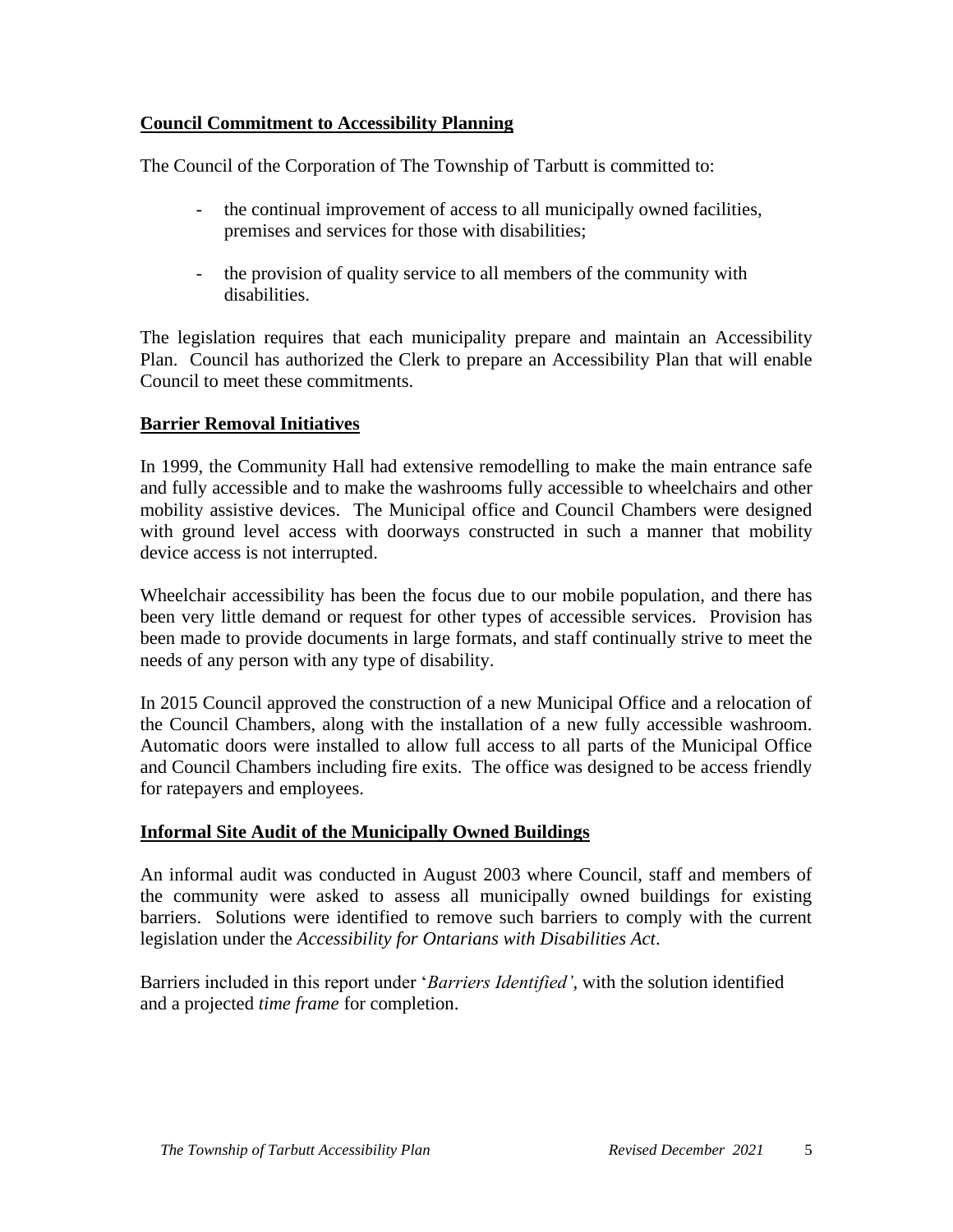# **Barrier Identification Methodology**

In order to identify barriers, the following methodology will be used:

| <i>Methodology</i>                                                                           | <b>Description</b>                                                                                                                                                                                                                 | <b>Status</b>                                                                                                                                                                                             |
|----------------------------------------------------------------------------------------------|------------------------------------------------------------------------------------------------------------------------------------------------------------------------------------------------------------------------------------|-----------------------------------------------------------------------------------------------------------------------------------------------------------------------------------------------------------|
| A review of the community<br>facilities followed by discussions<br>of findings by the group. | A review was done by staff,<br>Council and selected members of<br>the community to help identify<br>any barriers at the Municipal<br>Office, Public Works Garage,<br>Fire Hall, Township Hall, and<br>parks/playground facilities. | The review will be completed by<br>August 29th, 2003 and added to<br>this document prior to acceptance<br>of this plan in September 2003.<br>Regular review of this document<br>will take place annually. |

# **Barriers Identified**

Those who completed the survey identified the barriers listed below.

| <b>Barrier Identified</b>                                                                                                  | <b>Type of Barrier</b> | <b>Strategy for Removal or</b><br>prevention                                                                                                                                                                                           |
|----------------------------------------------------------------------------------------------------------------------------|------------------------|----------------------------------------------------------------------------------------------------------------------------------------------------------------------------------------------------------------------------------------|
| The grade between entrance and<br>gravelled portion of drive at<br>Municipal office is not even.                           | Architectural          | Have entrance repaired so access<br>would be possible. Provide<br>gravel to remove the change in<br>elevation. CORRECTED                                                                                                               |
| Municipal bathrooms are not<br>accessible.                                                                                 | Physical               | Re-model washrooms to meet<br>with OBC. If required to be<br>accessible. CORRECTED                                                                                                                                                     |
| Women's and Men's Bathroom -<br>toilets are not high enough to<br>meet accessibility requirement at<br>the Community Hall. | Physical               | Replace toilets with higher,<br>extended height toilets<br><b>CORRECTED</b>                                                                                                                                                            |
| No accessibility signage on<br>building at Municipal office<br>and/or at the Community Hall.                               | Communication          | OBC states that there are to be<br>Accessibility signs installed<br>where necessary to indicate<br>location of Entrance. There<br>should be signs indicating means<br>of egress. CORRECTED                                             |
| Ways of communication to<br>residents.                                                                                     | Communication          | The municipal website is used for<br>notices to the public, which will<br>be in printed form. Our website<br>will have to be reviewed for print<br>size and the compatibility for<br>those with sight impairments.<br><b>CORRECTED</b> |
| Doors in buildings having knobs<br>vs. handles (all buildings).                                                            | Architectural          | Replace knobs with handles<br>where required. CORRECTED                                                                                                                                                                                |
| Fire exit at Community Hall is                                                                                             | Architectural          | Add wooden ramp to Fire Exit at                                                                                                                                                                                                        |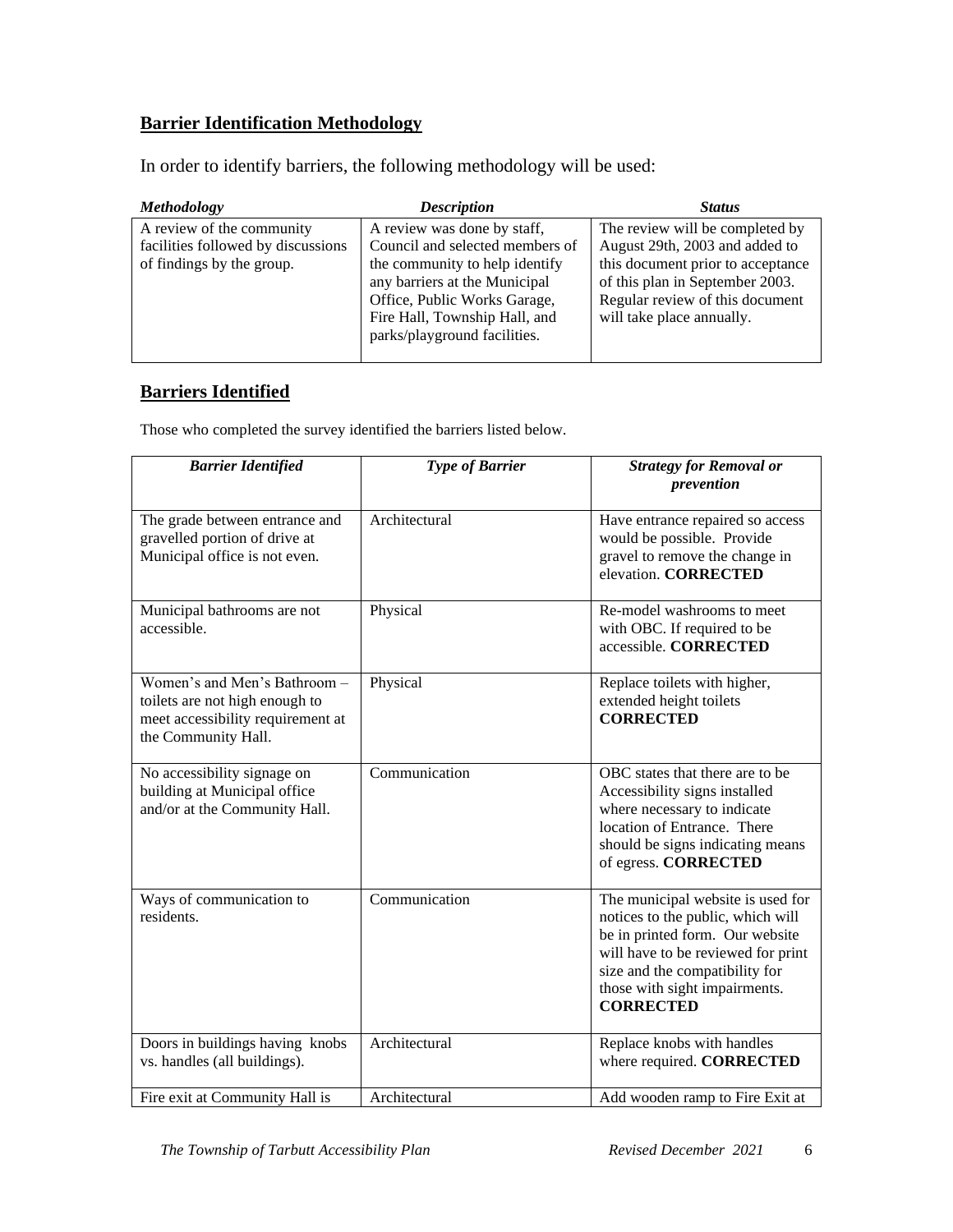| not ramped for accessible exiting.                                                |               | rear of Hall. Included in ICIP<br>grant in 2021/22.                                                                                                                                                                                         |
|-----------------------------------------------------------------------------------|---------------|---------------------------------------------------------------------------------------------------------------------------------------------------------------------------------------------------------------------------------------------|
| No designated accessible parking<br>at Community Hall.                            | Architectural | Designate spot and add signage.<br><b>CORRECTED</b>                                                                                                                                                                                         |
| Tax Bills are not designed to<br>accommodate a vision-impaired<br>person.         | Communication | Because of the legislative<br>requirements by the Province on<br>the wording of the Tax Bills we<br>will have to look at the<br>requirements in order to also be<br>in compliance with the Municipal<br>Act.<br><b>AVAILABLE ON REQUEST</b> |
| There is no handrail on wall of<br>Hall on the ramp part of the hall<br>entrance. | Physical      | Have a handrail installed to allow<br>persons walking up and down<br>ramp to have a handhold.<br>REDESIGEND, CORRECTED                                                                                                                      |
| Chairs at Hall and Office are low<br>for persons with difficulty getting<br>up.   | Physical      | Purchase a few chairs that are<br>higher to accommodate those<br>finding regular chairs to low.<br><b>SOME CHAIRS HAVE BEEN</b><br><b>PURCHASED CORRECTED</b>                                                                               |
| Sound system for meetings.                                                        | Communication | Have a microphone and speaker<br>available to be used at public<br>meetings. COMPLETE                                                                                                                                                       |
| Hand towels in Washrooms.                                                         | Physical      | Have towel dispenser or at least<br>one placed low enough for<br>children and mobility challenged<br>persons to reach. CORRECTED                                                                                                            |
| Attendance in Fire Hall.                                                          | Architectural | Plan to meet with persons at a<br>different location such as Council<br>Chambers or other accessible<br>space. OVERHEAD DOORS<br><b>EXIST, COUNCIL</b><br><b>CHAMBERS AND OFFICE</b><br>ARE FULLY ACCESSIBLE                                |
| Communication with persons<br>requiring sign language.                            | Communication | Have a person identified to<br>provide sign language<br>interpretation. COMPLETE                                                                                                                                                            |
| Port Findlay Cemetery<br>(Responsibility of the Cemetery<br>Board)                | Physical      | Resurfacing paths or providing<br>walkways would improve access<br>to parts of the cemetery.                                                                                                                                                |
|                                                                                   |               | Board proposing for 2022/23                                                                                                                                                                                                                 |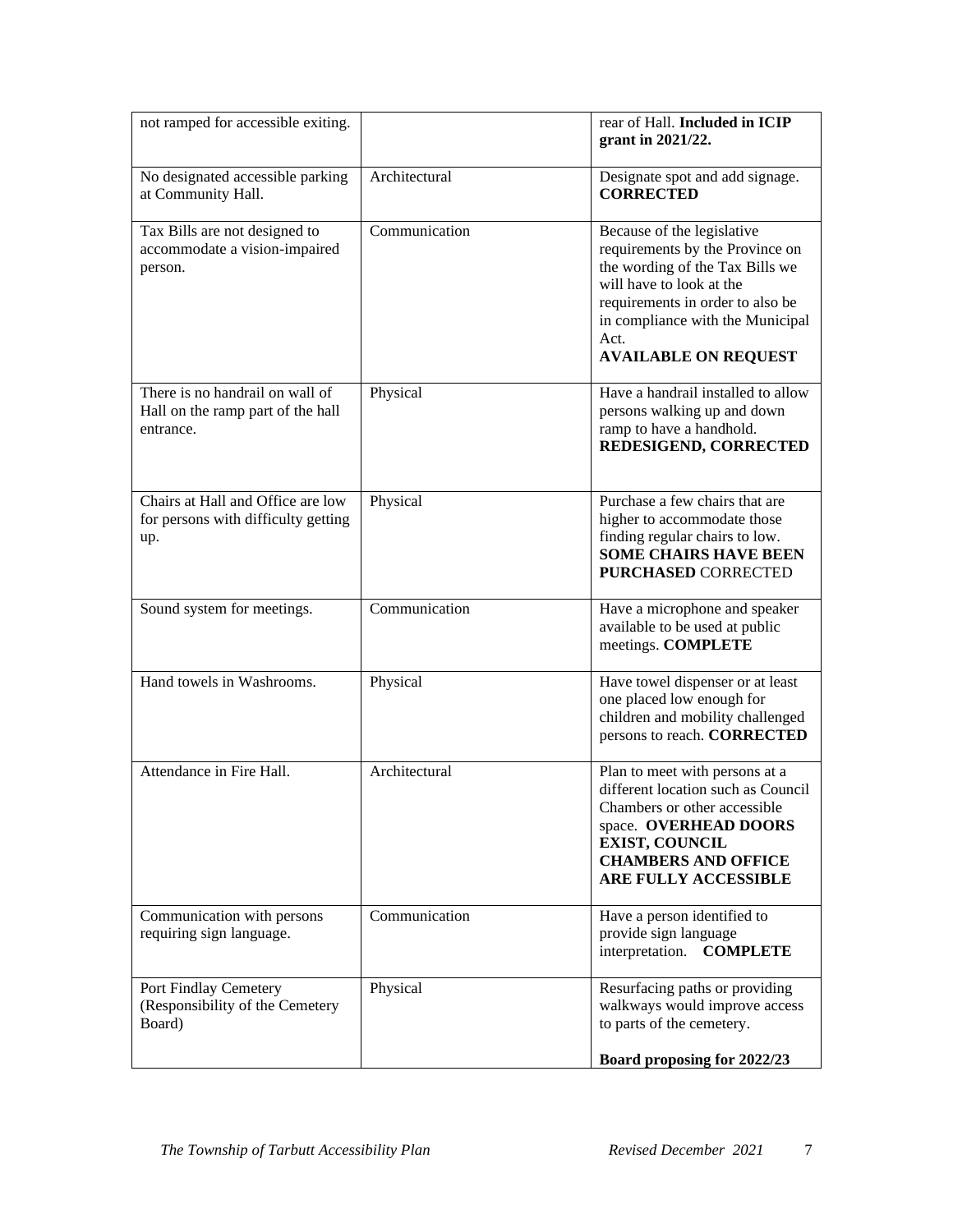#### **Barriers Addressed**

The first barrier to be addressed would be to provide adequate signage at the municipal office and Community Hall for accessible parking. **DONE**

#### **Barriers Addressed between 2015 and 2018**

Construction of new Administration Office with all doors being automated, ground level, ramp access, relocation and design of Council Chambers, fully accessible co-ed washroom. **COMPLETE**

#### **Barriers addressed in 2020**

The municipal office welcomes and encourages visitors with service animals and support persons to accompany anyone who requires our services in person. A support person may be required to assist with communication, mobility, personal care, medical needs or access to services, and a working animal may provide necessary comfort to an individual. The Township Office is a working animal friendly environment.

#### **Priorities for 2021 and 2022**

An exit ramp on the fire exit at the at Community Hall is part of a provincially funded project received in 2021, and which will be completed in 2022. The award will result in the construction of an asphalt path leading from the parking area to the back door of the hall, and the construction of a new wooden ramp for the fire exit at the rear of the building.

Accessible picnic tables were purchased and installed at the Women's Institute Park and at the Community Hall property. A picnic shelter is currently under construction and will be fully accessible.

The concrete landing at the municipal office is cracked and may create a tripping hazard. Scheduled for replacement 2022/23.

Council and staff will undergo recent AODA training in 2021 to provide knowledge about accessibility and how it impacts people living with various challenges, visible and invisible.

#### **Review and Monitoring of the Process**

Council is committed to following through with this plan, which will be updated annually to allow Council, staff and the public to monitor the barriers identified and the direction in which the Township is moving to remove all barriers under the *Accessibility for Ontarians with Disabilities Act*.